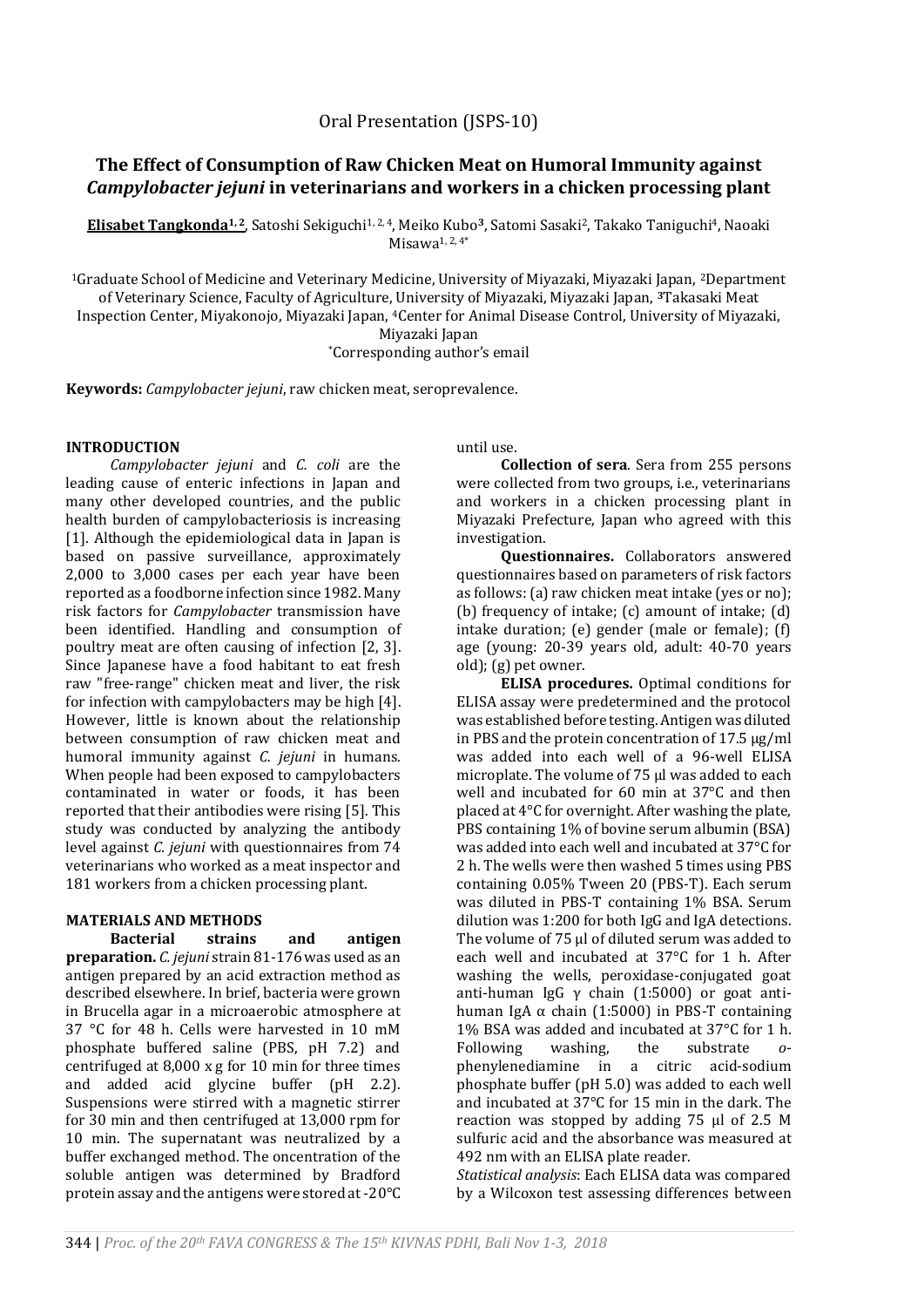respondents eating raw chicken meat (Yes) and those never eating (No) in each questionnaire. Statistical significance was defined as *P*<0.05.

#### **RESULT AND DISCUSSION**

A total of 255 of the 264 persons responded questionnaires. Compared the immunoglobulin class, the mean value of IgG was higher than IgA regardless of eating raw chicken meat (Fig. 1). However, there were no significant differences in both of IgG and IgA level between respondents eating raw chicken meat and those never eating (Fig.1).





Fig. 1. Comparison of antibody level in IgG (a) and IgA (b) between respondents eating raw chicken meat (Yes) and those never eating (No)

When we focused on gender of persons eating raw chicken meat, IgG but not IgA level in female was significantly higher than that in male (Fig.2).





Fig. 2. Comparison of antibody level in IgG (a) and IgA (b) between male and female eating raw chicken meat (Yes) or not eating (No)

Next, when we focused on the age, the young respondents never eating raw chicken meat showed that IgG but not IgA level in young people was significantly lower than that in old people (Fig.3). However, there were no significant differences among other factors such as frequency and amount of intake, intake duration, and pet owner.